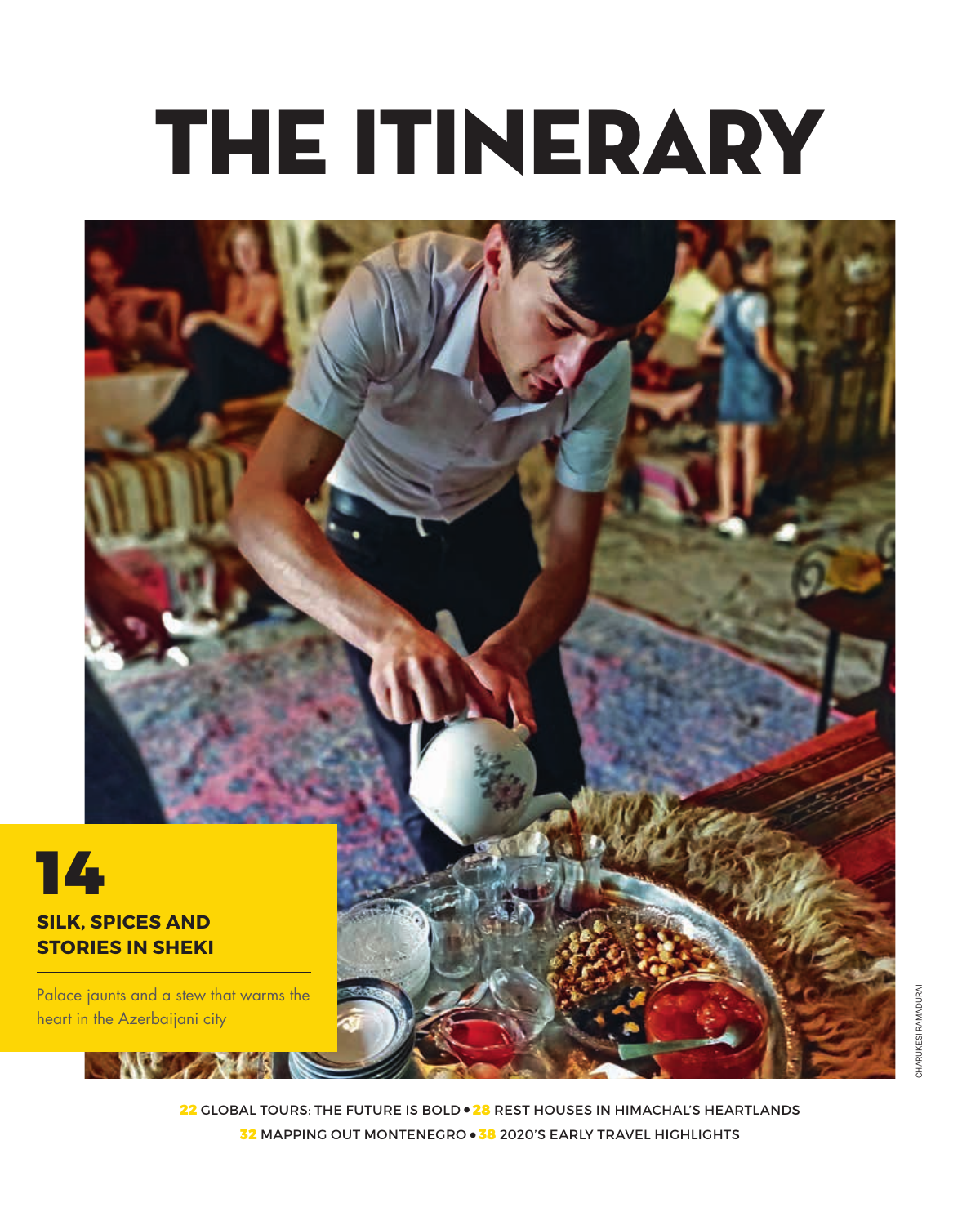## silk, spices and stories in sheki

A centuries-old caravanserai, psychedelic palaces, and a local stew that goes straight for the heart in this Azerbaijani city by Charukesi Ramadurai

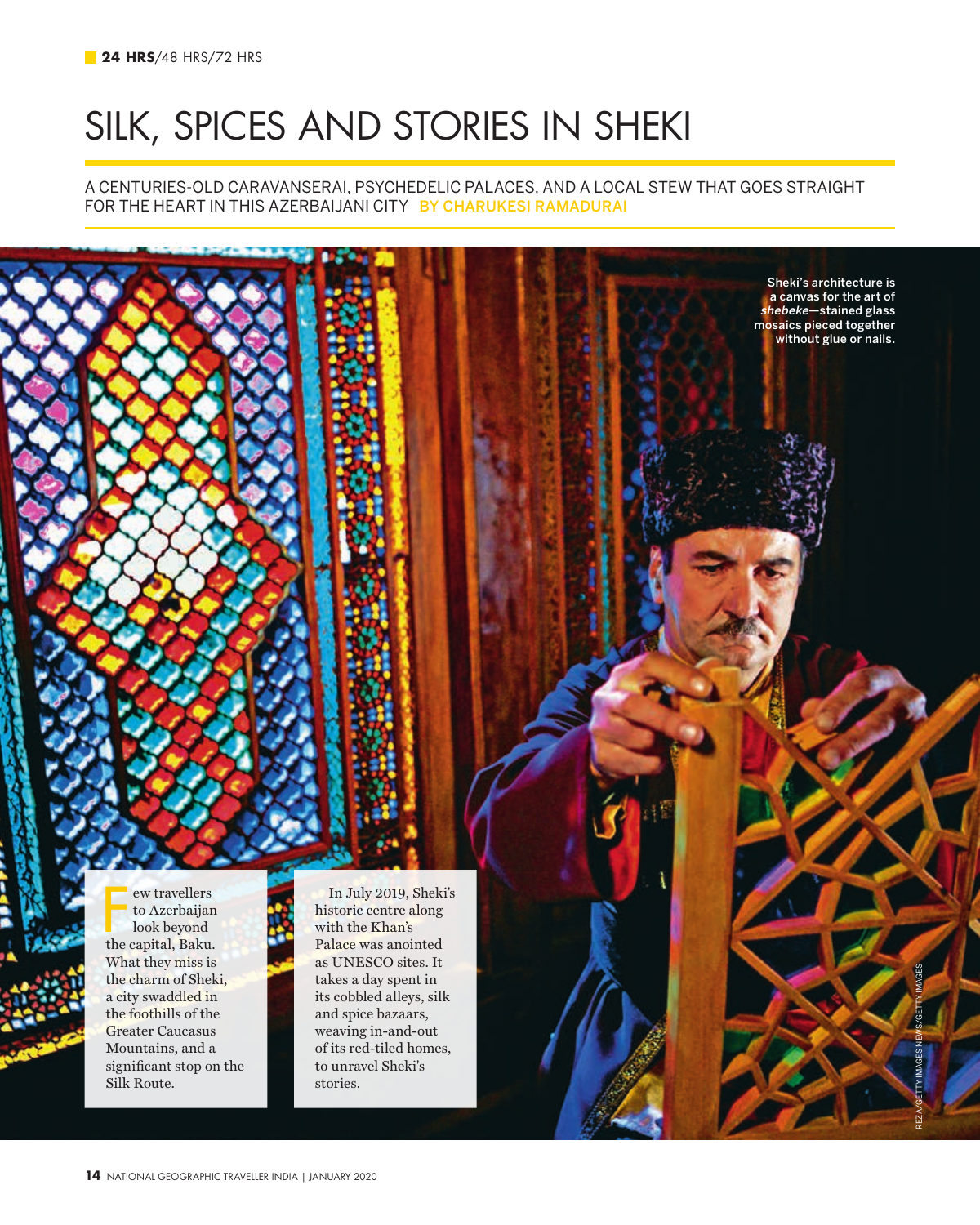

Floral and paisley motifs pop inside Sheki Khan's Palace.

## **10 a.m.**

Sheki's superstar is Xan Sarayi, or Sheki Khan's Palace, perched on a hill at the northeast end of the town. Shaded by chinar trees, the two-storey structure was built as a summer palace for the ruler in 1762. The facade itself is quite the stunner, with turquoise, cobalt and ochre tiles studded on the walls, and wooden latticework windows. It is also the only fully restored building in the fortress complex which houses the Khans' residences and a winter palace.

Inside, every inch of the walls and ceilings pops with vivid murals and frescos of floral and paisley motifs, along with hunting and war scenes in the rooms on the upper floor. But the palace's cynosure are the windows covered in *shebeke*: mosaics of stained glass pieced together like a large jigsaw. I marvel at the sunlight streaming through them, casting psychedelic shadows, bathing the room in its warmth.

### **11 a.m.**

Walk down to the fortress grounds, to the roofed art and crafts bazaar where several artisans' stalls showcase Azerbaijan's unique handicrafts. The shebeke workshop is near the entrance, and the master craftsman demonstrates how he

works magic on the wooden latticework, deftly incorporating bits of coloured glass. Other stalls display local embroidery, pottery, and the popular 11-stringed instrument—the Azerbaijani *tar*. A small history museum in the complex is also worth a stop for its galleries of traditional artefacts, cooking implements, pottery and weapons.

## **11.45 p.m.**

road for about 10 minutes. Step inside the historic Yukhari Karvansaray Hotel, where a lush central courtyard is fringed For a modern-day Silk Route experience, walk down the main



The local 11-stringed instrument, tar, is an ode to Azerbaijan's musical heritage.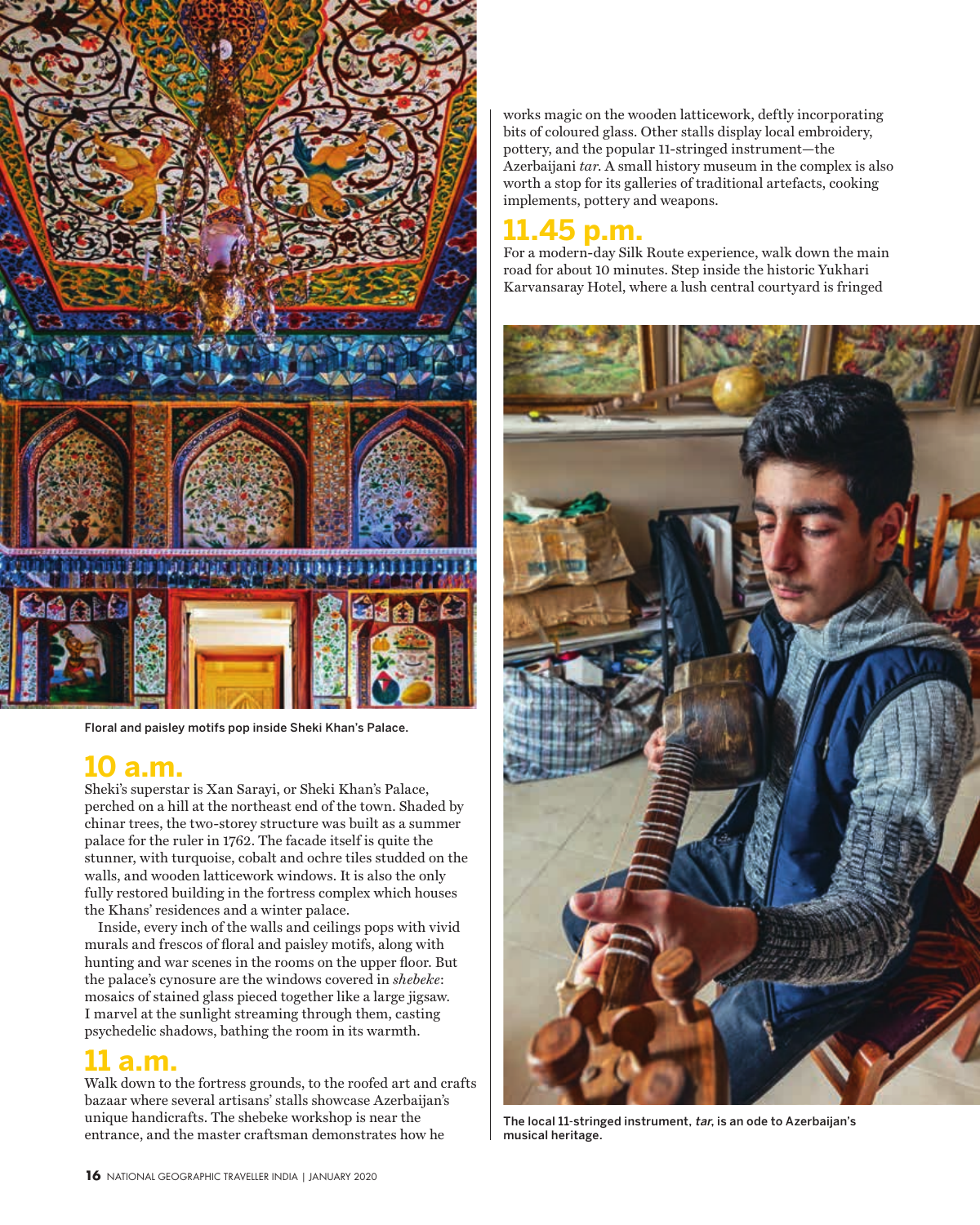

by a two-level arcade of stone arches. Built in the 18th century for travellers and traders to rest for the night, the restored caravanserai is now open to both overnight guests and daytime visitors. There are far better hotels in town, so drop in just for a walk and their elaborate tea ritual at the *çayxana* (teahouse) with its cosy alcoves—sample dried fruit and nuts, apricot and white cherry *murabba* (jam), and baklava served with fragrant çay straight from the samovar.

#### **1 p.m.**

For lunch, walk four minutes to Restoran Qaqarin for a quick meal of pilaf (fragrant rice baked inside phyllo pastry) and Azeri wine.

Sheki is renowned for its sericulture industry, and few souvenirs are as lovely as the traditional silk Azeri headscarves known as *kelagayi*: These can be stylishly accessorised as scarves or stoles too. Pick one up from one of the shops lining the main road outside the Karvansaray hotel. And don't forget to buy some famous Sheki halva, the rich and layered, nutty dessert also known as *pakhlava*, from Aliahmad Sweets, a five-minute walk away.

#### **3.30 p.m.**

A 20-minute drive north of Sheki, deep in a valley overlooking jagged peaks lies the village of Kish, home to only a few thousand residents. Walk its cobblestone streets until you reach: the Albanian Church of Kish, said to have been built in the first century A.D. The modest, beautiful space is now a museum, and displays pottery and Bronze Age skeletons excavated in the region over the past two decades. Aimless walks around Kish are equally rewarding, with the mighty Caucasus for company.



The Albanian Church is the main draw in the town of Kish.